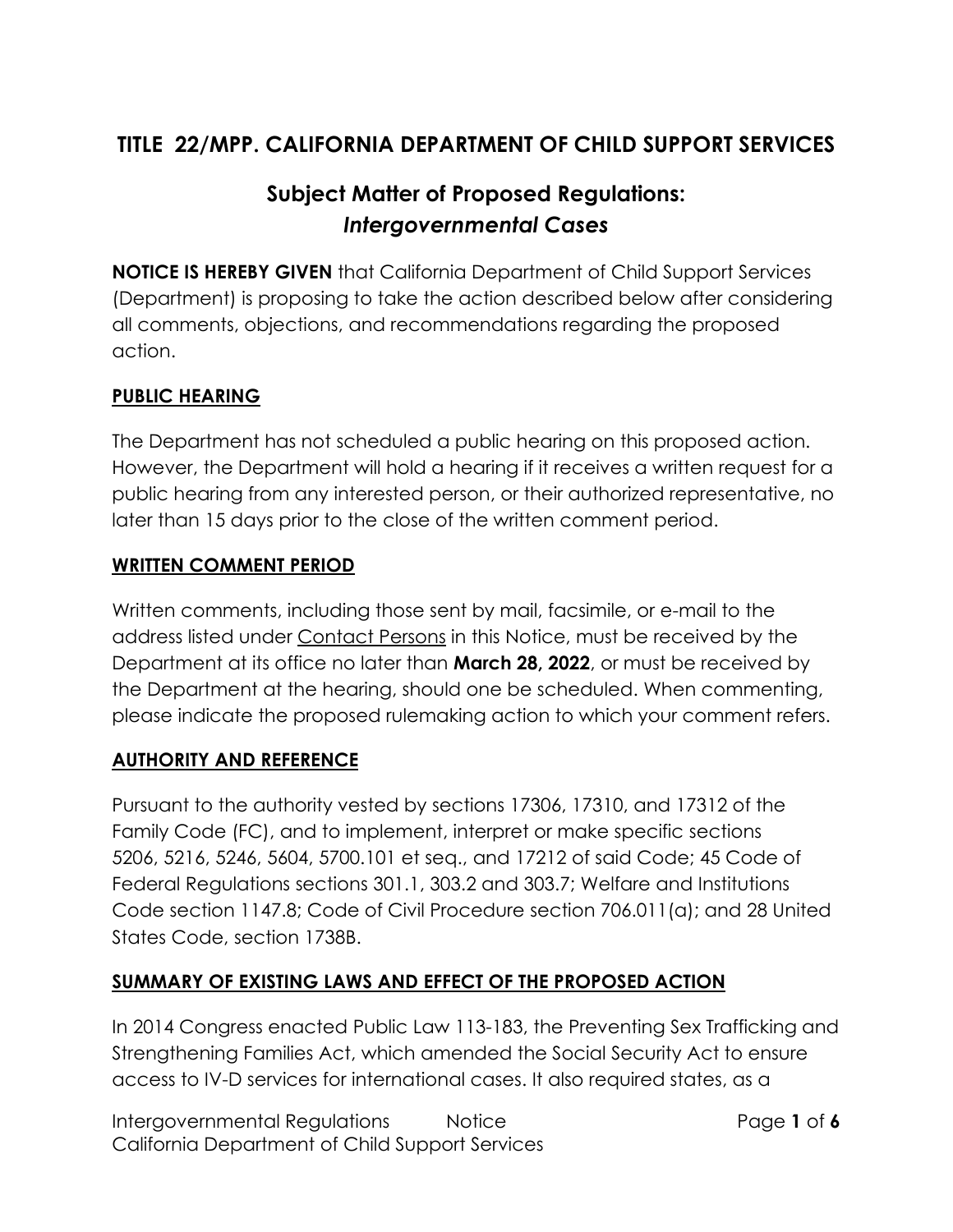condition of receiving federal funds, to enact the Uniform Interstate Family Support Act (UIFSA 2008) as "officially adopted as of September 30, 2008 by the National Conference of Commissioners on Uniform State Laws." UIFSA 2008 added international provisions to be consistent with the 2007 Hague Convention on the International Recovery of Child Support and Other Forms of Family Maintenance, a treaty the United States became a party of. This treaty was ratified by the United States on August 31, 2016, and the effective date in the United States was January 1, 2017.

In 2015 the California legislature enacted Senate Bill (SB) 646 (Jackson, Chapter 493, Statutes of 2015), which repealed Chapter 6 (commencing with section 4900) of FC to remove codified versions of UIFSA 1996 and UIFSA 2001. SB 646 added sections 5700.101-5700.905 to the FC to codify UIFSA 2008 provisions as required by Public Law 113-183.

These proposed regulations aim to conform to SB 646 (Jackson, Chapter 493, Statutes of 2015), codified in FC sections 5700.101 et. seq., and to clarify policies for intergovernmental child support cases. Existing intergovernmental regulations are in chapter 7, division 13, title 22 of the California Code of Regulations (CCR) and terms are defined in chapter 1, division 13, title 22 of the CCR. The proposed regulations do the following: define new terms and repeal terms which are already defined in governing statutes; clarify the ruling jurisdiction in intergovernmental cases; specify intergovernmental forms; define requirements for long arm jurisdiction; clarify continuing, exclusive jurisdiction determinations; define duration of support; clarify interest calculation on arrears; explain reconciling multiple support orders; define limited intergovernmental services; clarify general requirements, timeframes, and paternity as an initiating or responding jurisdiction; define disclosure of information requirements; clarify direct income withholding orders; and specify registration of support orders.

These proposed regulations are necessary to implement state and federal law for the administration of both the state and federal child support program.

#### **ANTICIPATED BENEFITS OF PROPOSAL**

This regulatory action will benefit custodial parties in child support cases because it will increase the collection of payments for interstate and international child support cases. This will be accomplished by clarifying the requirements related to handling intergovernmental cases and to the

Intergovernmental Regulations Notice Page **2** of **6** California Department of Child Support Services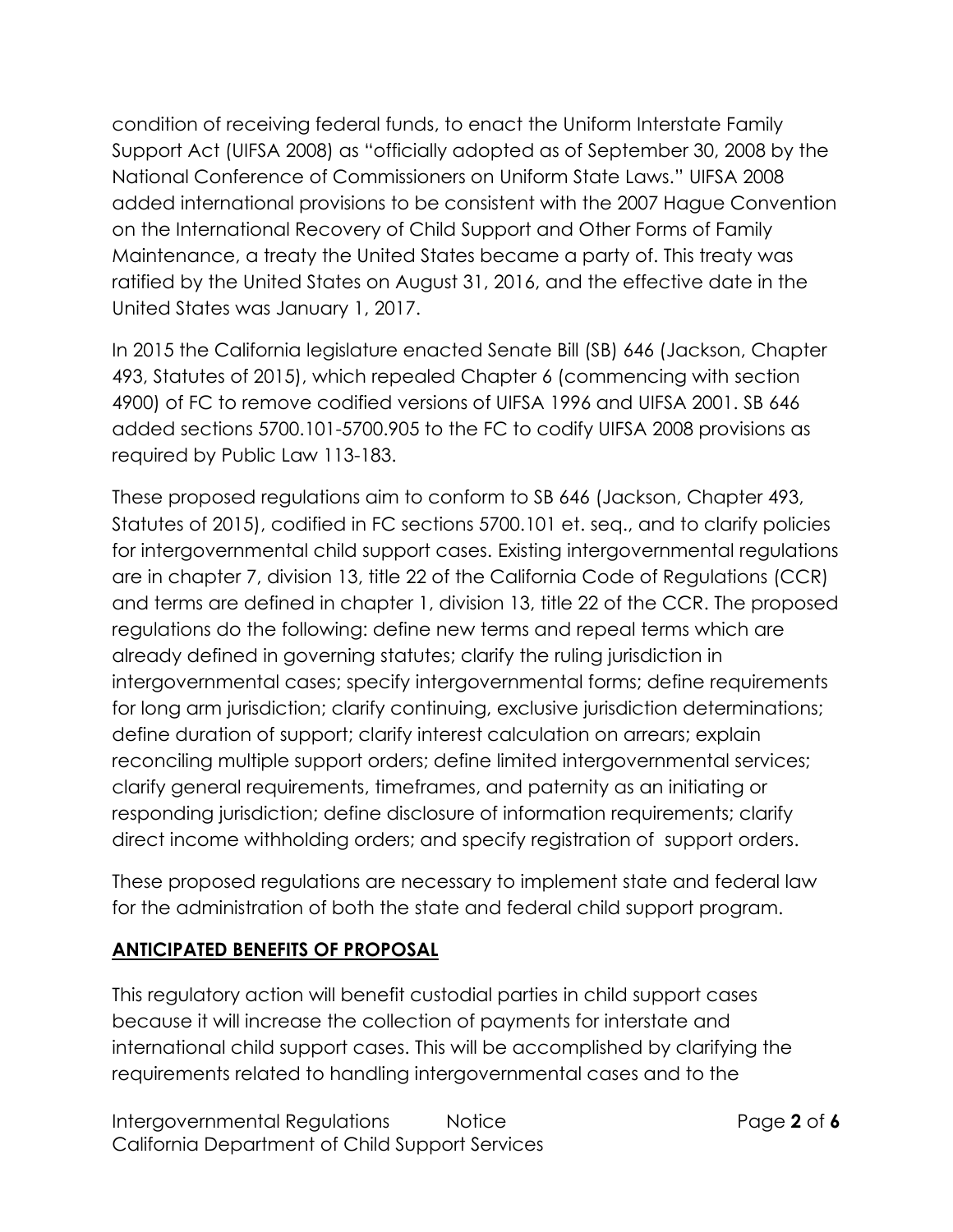continuing, exclusive jurisdiction of these cases. This regulatory action will increase the protection, health, and safety of families and children by clarifying disclosure requirements for intergovernmental cases.

#### **CONSISTENCY AND COMPATIBILITY WITH EXISTING STATE REGULATIONS**

During the process of developing these regulations and amendments, the Department has conducted a search of any similar regulations on this topic and has concluded that these regulations are neither inconsistent nor incompatible with existing state and federal regulations.

## **UPDATED FORMS PREVIOUSLY CITED AND INCORPORTATED BY REFERENCE**

- Affidavit of Non-Disclosure, DCSS 0722 (Rev. 11/15/16)
- Application for Non Title IV-D Locate Services, DCSS 0073 (Rev. 09/01/05)

#### **FISCAL IMPACT ESTIMATES**

The Department has made the following initial determinations:

Fiscal Impact on Public Agencies, Including Costs or Savings to State Agencies: None.

Cost or Savings in Federal Funding to the State: None.

Nondiscretionary Costs/Savings to Local Agencies: None.

Mandate on Local Agencies and School Districts: None.

Cost to Any Local Agency or School District for Which Government Code Sections 17500-17630 Require Reimbursement: None.

Business Impact: The Department has made the initial determination that the proposed regulatory action would have no significant statewide adverse economic impact directly affecting businesses, including the ability of California businesses to compete with businesses in other states. This initial determination was made based on state and federal statutes that established the child support program. The proposed regulatory action does not have an effect on any businesses.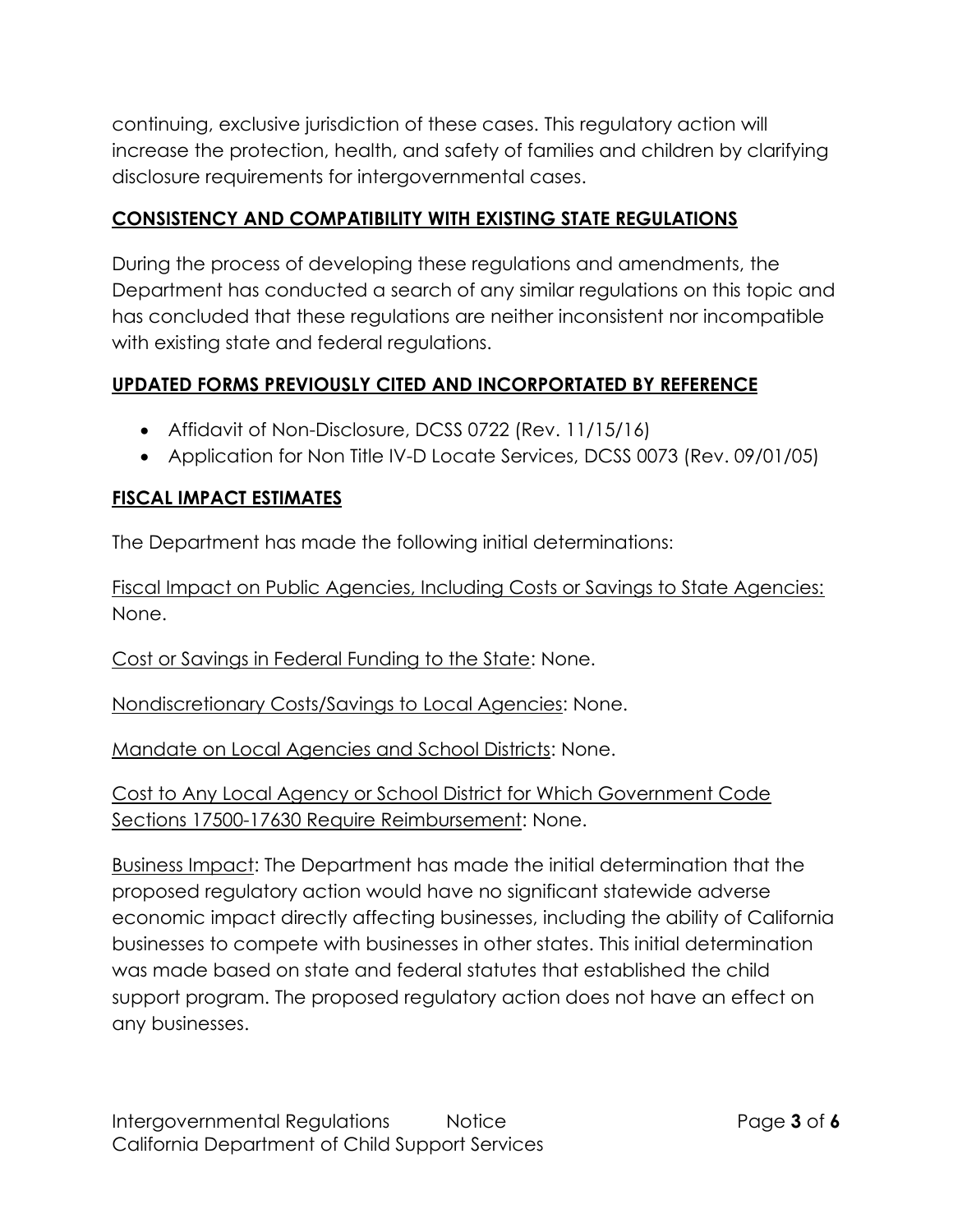Cost Impact on Representative Private Person or Business: The Department is not aware of any cost impacts that a representative private person or business would necessarily incur in reasonable compliance with the proposed action.

**Effect on Housing Costs: None.** 

#### **EFFECT ON SMALL BUSINESS**

The Department has made an initial determination that the proposed regulatory action would have no effect on small businesses. This initial determination was made based on state and federal statutes that established the federal and nonfederal child support programs.

## **RESULTS OF ECONOMIC IMPACT ASSESSMENT/ANALYSIS**

#### Impact on Jobs/Businesses:

The Department has determined that this regulatory proposal will not have any impact on the creation of jobs or new businesses or the elimination of jobs or existing businesses or the expansion of businesses in the State of California.

#### Benefits of Regulation

These amendments will benefit the health and welfare of California residents, specifically, custodial parties of child support cases because they will increase the collection of payments for intergovernmental child support cases. This will be accomplished by clarifying the requirements related to handling intergovernmental cases and the jurisdiction of these cases. Also, this regulatory action will increase the protection, health, and safety of families and children by clarifying disclosure requirements for intergovernmental cases.

The proposed regulations will not have any effect on worker safety or the state's environment.

## **CONSIDERATION OF ALTERNATIVES**

In accordance with Government Code section 11346.5, subdivision (a)(13), the Department must determine that no reasonable alternative it considered or that has otherwise been identified and brought to the attention of the Department would be more effective in carrying out the purpose for which the action is proposed, would be as effective and less burdensome to affected private

Intergovernmental Regulations Notice Page **4** of **6** California Department of Child Support Services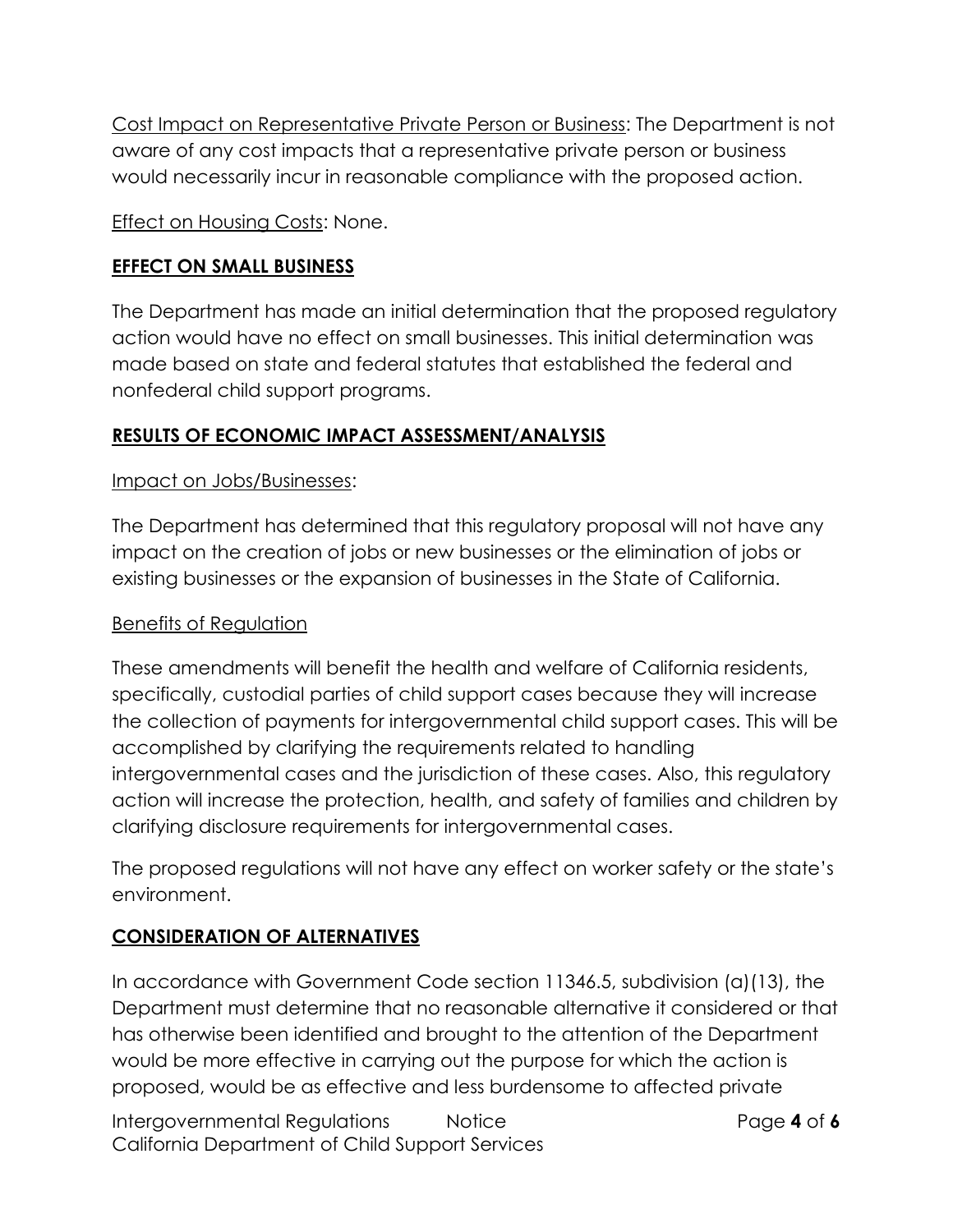persons than the proposal described In this Notice, or would be more costeffective to affected private persons and equally effective in implementing the statutory policy or other provision of law.

The Department invites any interested persons to present statements or arguments in writing with respect to alternatives to the proposed regulations during the written comment period, or if scheduled, orally and/or in writing during a requested public hearing.

## **AVAILABILITY OF THE INTIAL STATEMENT OF REASONS, TEXT OF PROPOSED REGULATIONS, AND RULEMAKING FILE**

The Department will make the entire rulemaking file available for inspection and copying throughout the rulemaking process at the Department's office location. As of the date this notice is published in the Notice Register, the rulemaking file consists of the Notice of Proposed Action, the proposed text of the regulations, the Initial Statement of Reasons, the STD. 399, and the supportive factual documents. Please direct requests to inspect or copy the rulemaking file to Susan Sirk at the information listed below in Contact Persons as appointments are required to visit the Department's office. Copies of the Initial Statement of Reasons and proposed text of the regulations may also be accessed from the Department's website at [childsupport.ca.gov/regulations.](https://childsupport.ca.gov/regulations/)

## **AVAILABILITY OF CHANGED OR MODIFED TEXT**

After considering all relevant and timely comments received, the Department may adopt the proposed regulations substantially as described in this notice. If the Department makes modifications which are sufficiently related to the originally proposed text, it will make the modified text (with the changes clearly indicated) available to the public for at least 15 days before the Department adopts the regulations as revised. Please send requests for copies of any modified regulations to the attention of Susan Sirk at the information listed below in Contact Persons. The Department will accept any written comments on the modified regulations for 15 days after the date on which they are made available.

## **AVAILABILITY AND LOCATION OF THE FINAL STATEMENT OF REASONS**

Intergovernmental Regulations Notice Page **5** of **6** California Department of Child Support Services Upon its completion, the Department will make copies of the Final Statement of Reasons available. Please direct requests for copies to Susan Sirk at the